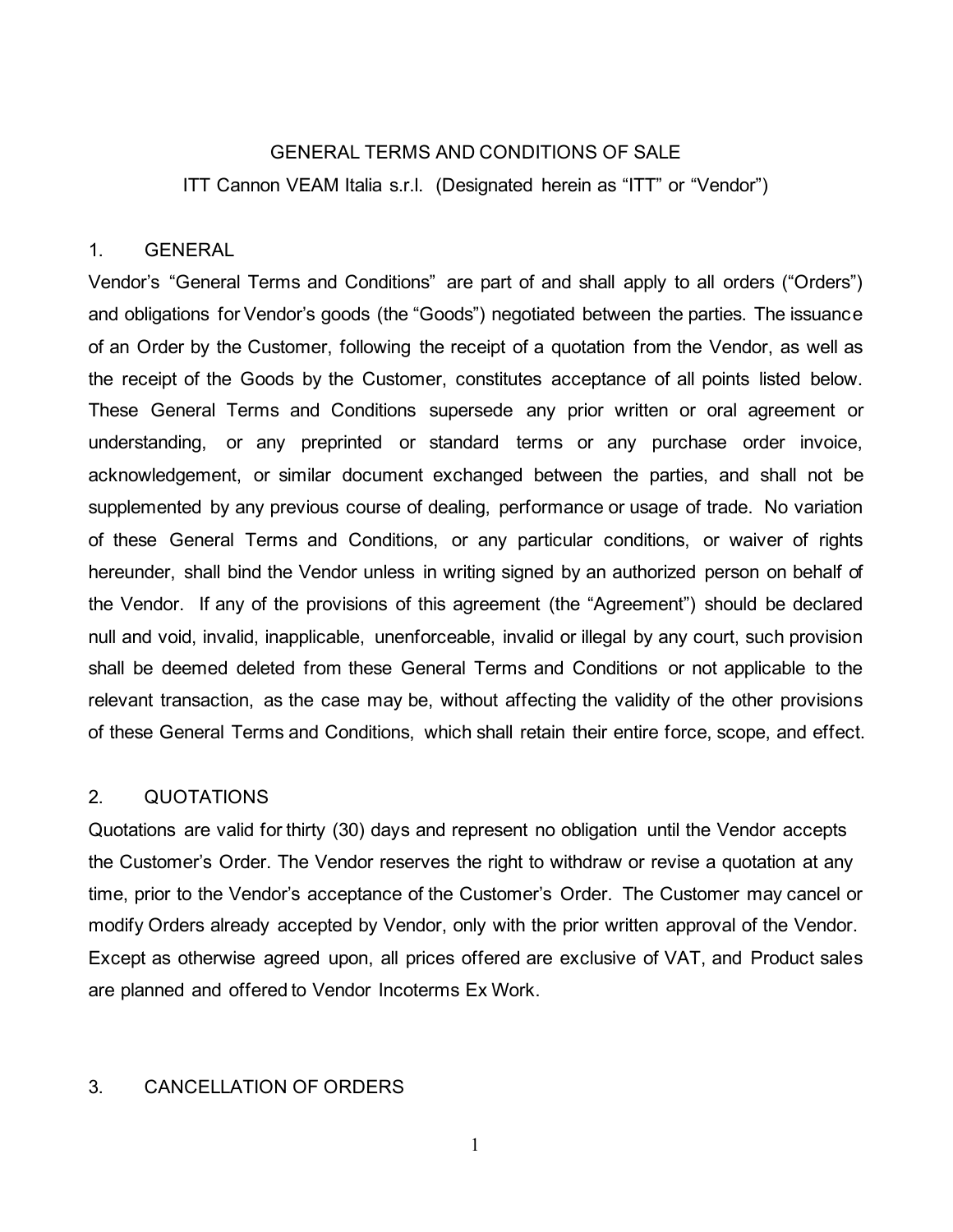The Customer, in case of evidence and Vendor provable manual error, can require the cancellation of possible Orders without any debit from the Vendor, if this happens for deliveries over eight (8) weeks from the date confirmed for the delivery. In case of approved cancellations of Orders from the Vendor in the inclusive period from four (4) to eight (8) weeks before the date confirmed to the Customer for the delivery, the Customer will be kept to the payment of an amount percentage equal to fifty percent (50%) of value of the whole Order. Within the 4th week from the date confirmed for the delivery from the Vendor, the Order becomes irrevocable. Customer's Order may not be modified, terminated, or otherwise rescinded except by a written agreement between the parties. Vendor reserves the right to pre-purchase material and to begin production in time to meet Customer's delivery dates, based on conditions in Vendor's plant and lead time required by Vendor's suppliers. In the event of Customer's default, breach, or cancellation for any reason, including failure to obtain an export license, Customer shall be responsible and liable for any losses resulting there from.

#### 4. DELIVERY

Orders shall be scheduled for delivery within twelve (12) months from the Order date. Delivery terms cannot be intended as mandatory for the Vendor and they have to be deemed as approximate, based upon known conditions existing at the time of Order placement. When necessary, Vendor can execute split deliveries. Vendor will, in good faith, endeavor to deliver by the estimated delivery date, but shall not be liable for any delay or damages due to delays, including general incidental, consequential or otherwise, and therefore any penalty for delay in delivery or failure to give notice of delays is expressly excluded from this Agreement. Delays shall not in any case constitute grounds for cancellation. Unless otherwise expressly agreed between the parties, delivery by Vendor in advance, if any, is accepted. When, in the time from Order placement to delivery date, a product is replaced and put out of production, Vendor can legally replace it with another product with similar characteristics to the one originally confirmed. With regard to the time of delivery, the Product is deemed to have been delivered after notice has been given it is ready for testing, and in other cases after notice has been given that it is ready for shipment, or if the Product has been handed over to the transporter.

### 5. INSPECTION AND ACCEPTANCE.

2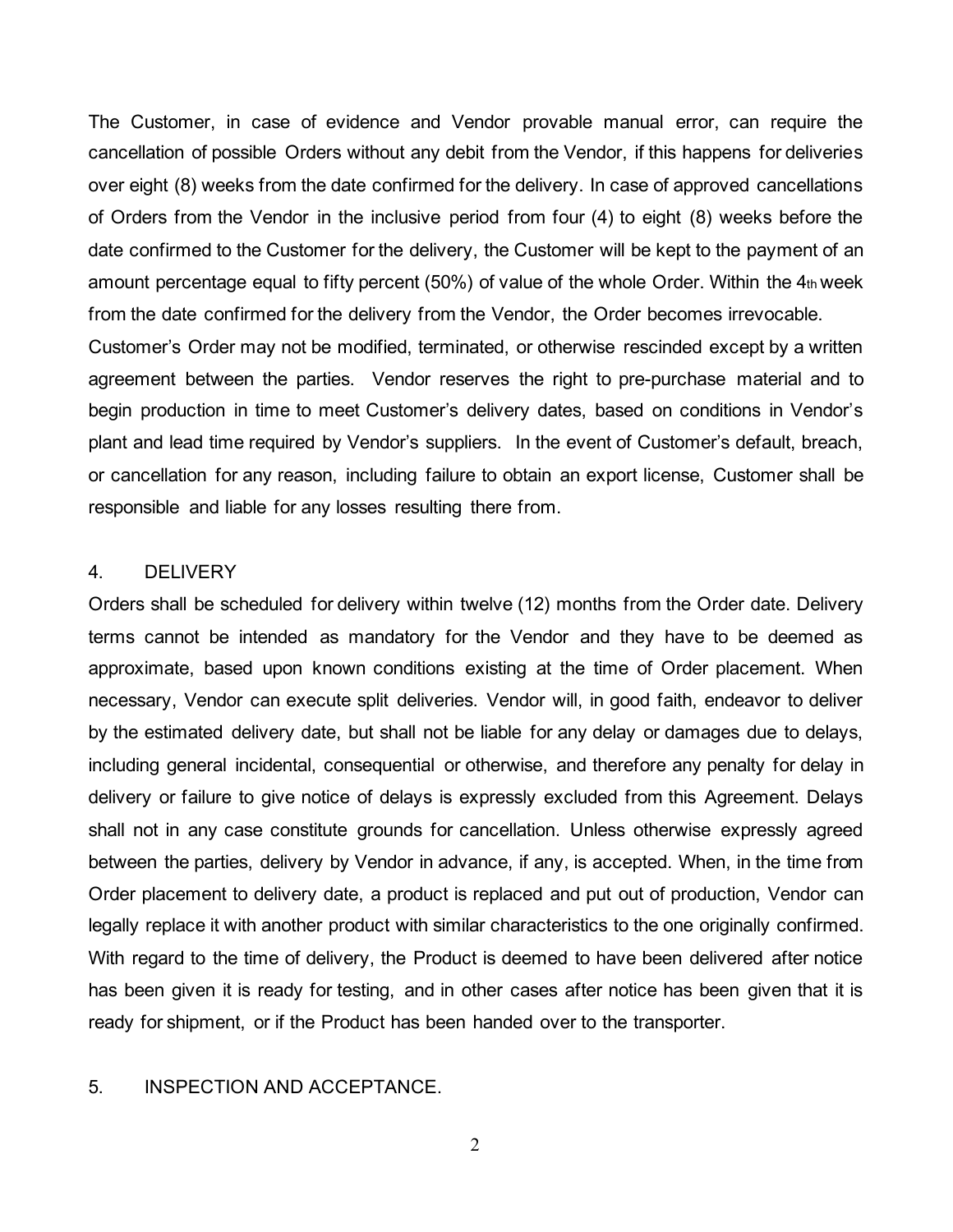Unless Customer notifies Vendor in writing within eight (8) days from date of shipment of any Product(s) that such Product(s) are rejected, such Product(s) will be deemed to have been accepted by Customer. To be effective, the notice of rejection must specify in writing the reason(s) why the Products are being rejected.

All Customer claims with regard to: (1) defective Products of three (3%) percent of the Customer's total Order (2) or excess quantity of three (3%) percent of the Customer's total Order, will be rejected by the Vendor.

## 6. TRANSFER OF RISK AND OWNERSHIP

As soon as the Product has been delivered within the meaning of Article 4 hereinabove, the Customer bears the risk for all direct and indirect damages that may occur on or by cause of this Product, except insofar the damages are the result of gross negligence on the part of Vendor.

If the Customer remains in default for taking up the Product after a notice of default has been received by him, Vendor is entitled to charge the costs incurred as a result of Customer's default.

Without prejudice to the first paragraph and the provisions of Article 4, the ownership of the Product passes to the Customer only after all debts of the Customer to Vendor for deliveries or work, including interest and costs, have been paid for in full to Vendor.

## 7. PAYMENT

Unless otherwise agreed in writing or on each Order, payments shall be made, within thirty (30) days of the date of the invoice. Payments must not be held back, deducted or suspended, in any case by Customer. Claims Customer has against Vendor may not be deducted by Customer at any time.

In case of payment default, the Vendor reserves the right to charge interest without necessity of bringing an express and formal default action against the Customer. The applicable interest rate will be Euribor one (1) month. Without prejudice to any other remedies, the Vendor shall be entitled to suspend or cancel deliveries where payment of any Order is not received by the due date. Delayed payments of over 1 (one) month from the date agreed, authorizes the Vendor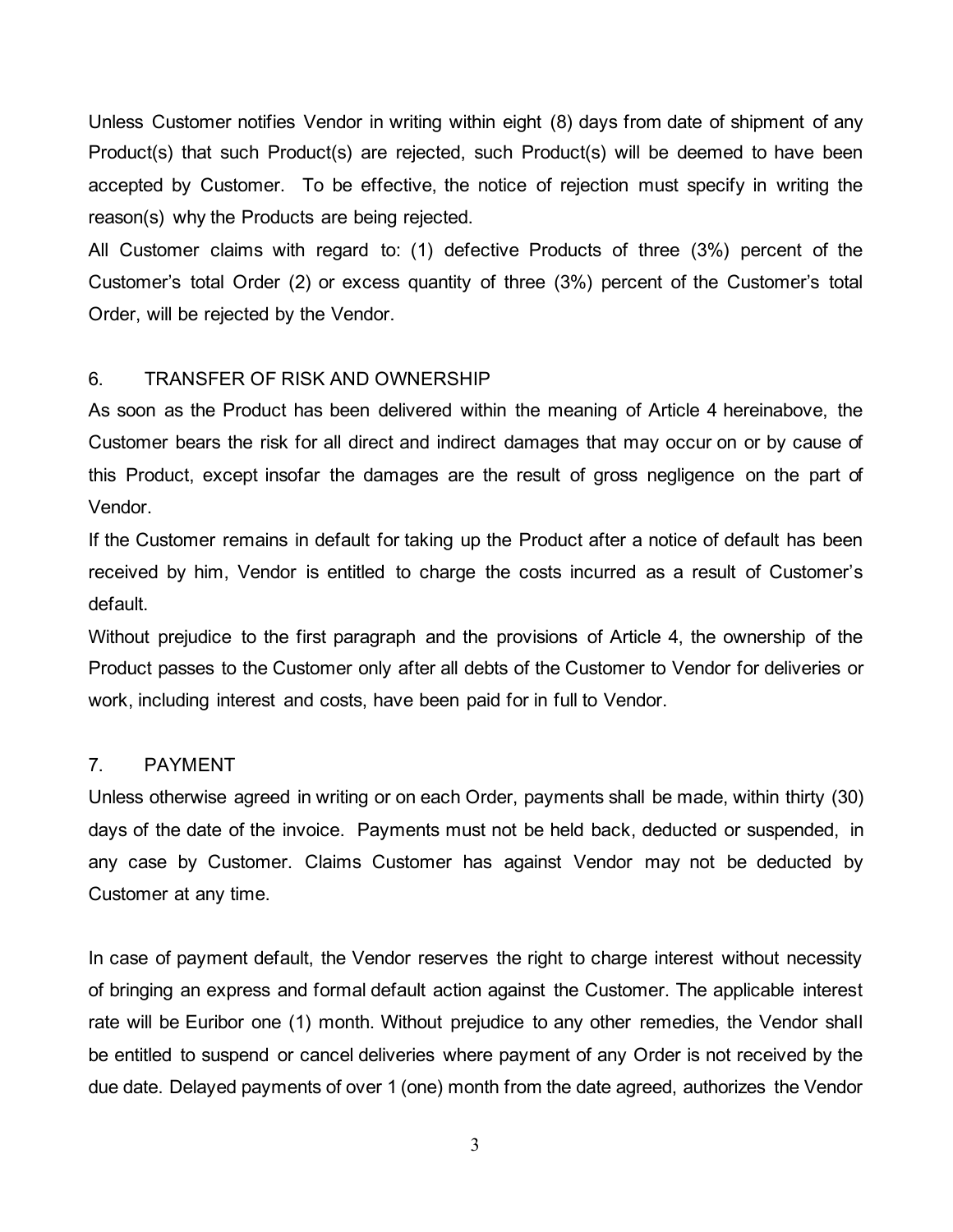to suspend and/or to cancel, partially and/or totally, the Order and delivery of Products not yet completed.

Time is of the essence with regard to payments for Products.

Possible sales returns of Products can be affected by the Customer only when previously authorized in writing by the Vendor.

## 8. TOOLING

Vendor shall retain title to and possession of any drawings, designs, models, prototypes, calculations, software, tools, fixtures patterns, test equipment, etc. made or obtained for the performance of this Order, irrespective of whether costs have been charged to the Customer. The Customer shall not copy, show, convey, or grant the use to third parties, of any information provided by the Vendor, except for the purpose of performance of the Agreement. Data as provided in catalogues, drawings, and illustrations are only binding if and insofar they have been laid down explicitly in an agreement signed by the parties or the confirmation of an Order signed by the Vendor.

## 9. PRODUCT WARRANTY.

Vendor warrants that Goods (i) will be fit and sufficient for the purpose intended; (ii) will be of merchantable quality and free from all defects, including defects in material and workmanship and (iii) will conform with all representations, descriptions, samples, technical specifications and other data supplied by Customer or listed or referred to in the applicable Order.

In the case of a defect in a Product, the Vendor will solely be responsible to arrange the supply of a substitute item. The Vendor will not, in any case, be responsible for direct or indirect damages, i.e., stop in production, stop of machinery, missed or lost profits, etc.

Vendor is released from any damage, either direct or indirect, caused by the incorrect use of the Product, including relating to manufacturer technical specifications. In the above-mentioned cases and if required by Customer, Vendor will be expected to communicate manufacturing references.

Exclusions From Warranty. (1) This warranty does not extend to any Product manufactured by Vendor which has been subjected to misuse, neglect, accident, improper installation or use in violation of instructions furnished by Vendor. (2) This warranty does not extend to or apply to any Product which has been repaired or altered at any place other than at Vendor's factory, or by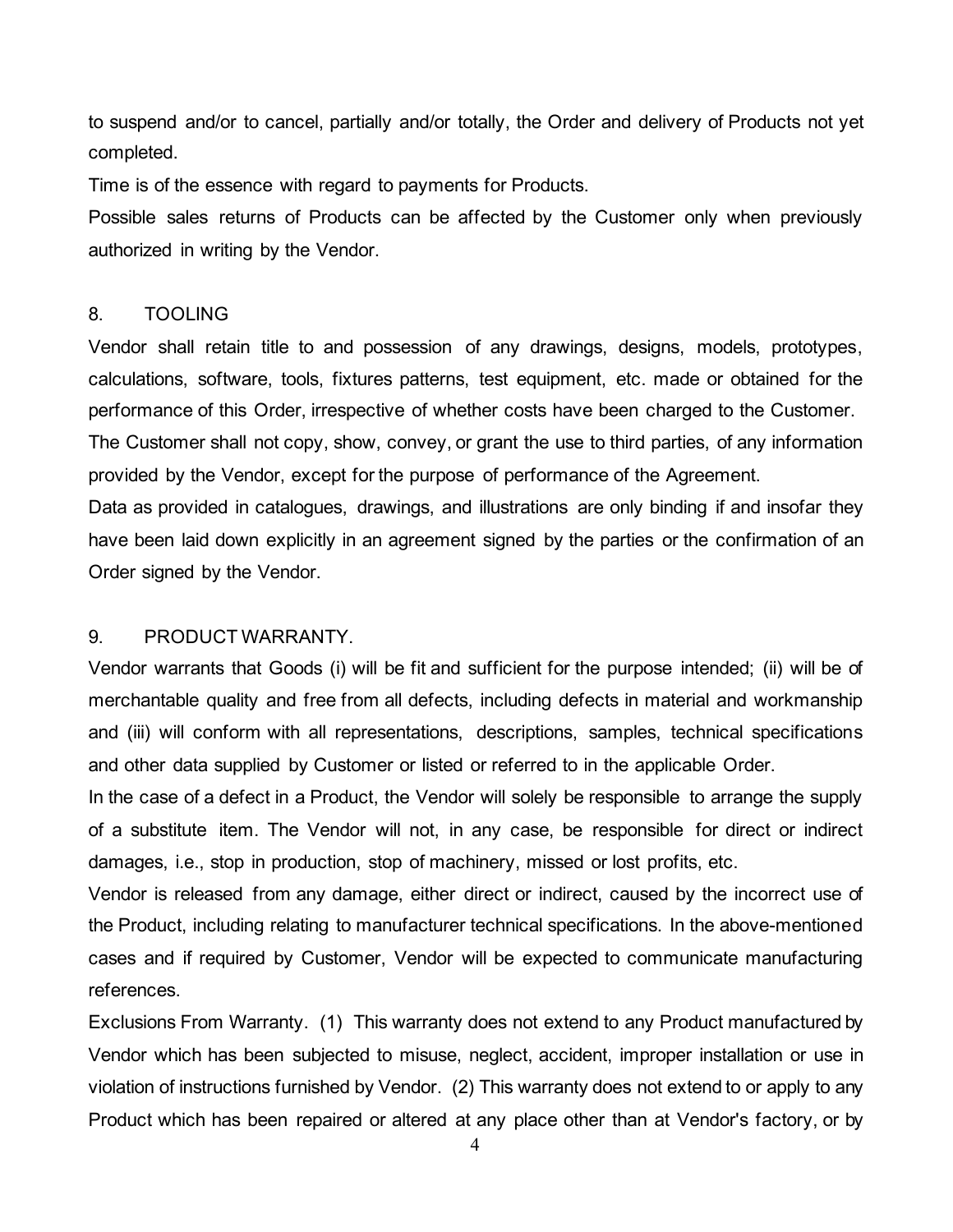persons not expressly approved by Vendor. (3) Components purchased by Customer from any supplier other than Vendor shall bear only the warranty given by the manufacturer of that product, and Vendor assumes no responsibility for the interface of its Product with any other company's product, with the sole exception for those products whose compatibility is expressly warranted by the Vendor.

The foregoing warranty is in lieu of and excludes all other expressed or implied warranties of merchantability or for fitness of use, or otherwise.

The foregoing warranty is valid for a period of twelve (12) months starting from the date of the delivery of Products, unless otherwise provided by product specifications or norms regulating product utilization.

## 10. LIABILITY

The liability of Vendor is limited to fulfilment of the obligations of warranty as described in Article 9 hereinabove.

Save for gross negligence on the part of Vendor and without prejudice to the provisions in the previous paragraph, Vendor shall have no other liability under this Agreement, such as for commercial damages, other indirect damages and damages resulting from liability towards a third party.

Thus, Vendor is not liable either for:

- infringement of patents, licences or other rights of third parties as a result of the use of information presented by or on behalf of the Customer;

- damages or loss, by whatever cause, of raw materials, semi-manufactured articles, models, tools, and other goods made available or provided by the Customer.

If Vendor provides assistance of whatever kind in connection with the Product(s), without having such installation work assigned to Vendor, such installation work will be done at the sole risk and liability of the Customer.

The Customer is bound to safeguard Vendor respectively and to indemnify Vendor against any and all claims for damages made by third parties under this Agreement.

Customer and Vendor agree that in no event will Vendor be liable for any amount in excess of the total contract price of this Agreement.

# 11. QUALITY LEVELS

5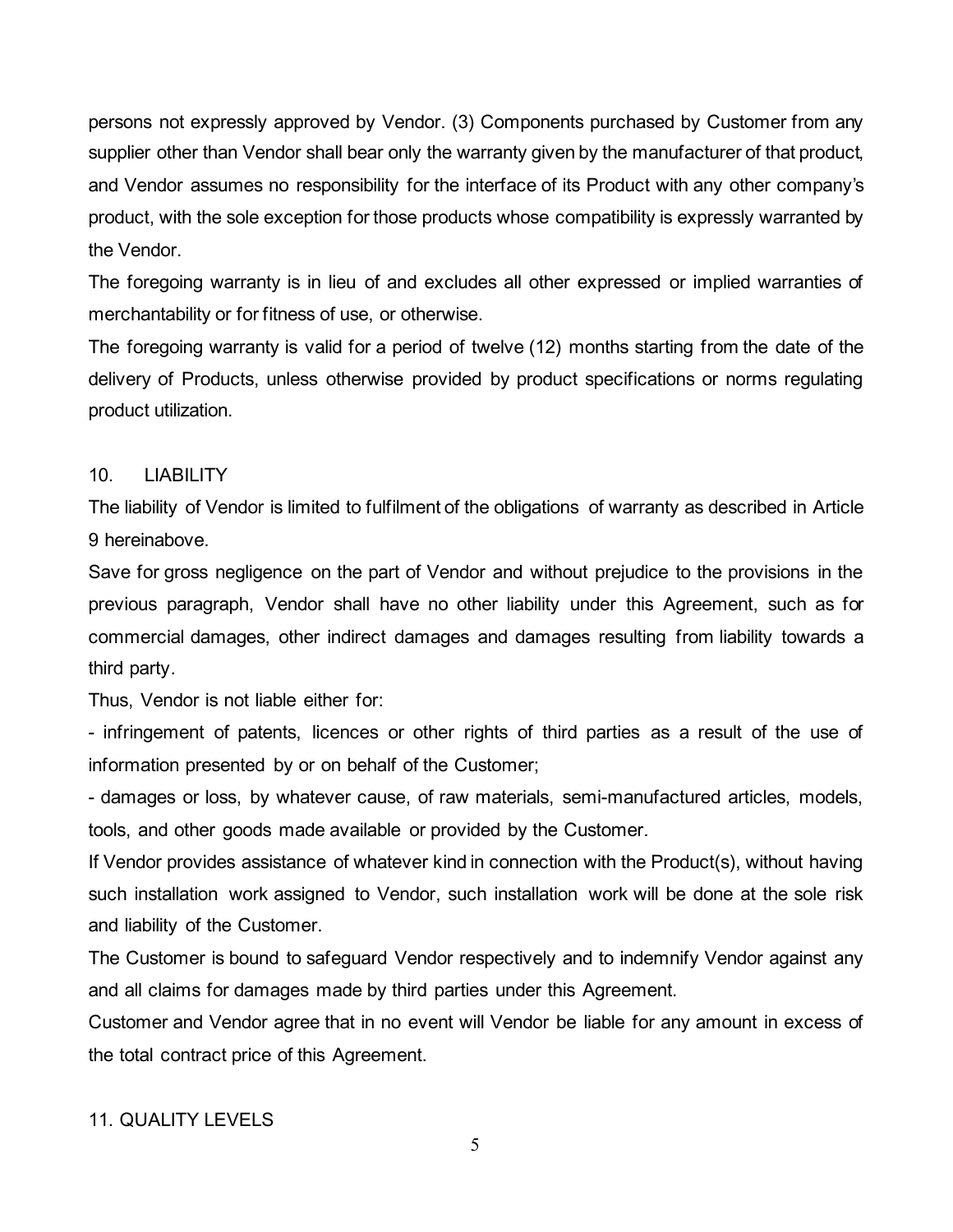Prices for Product(s) are based on quality levels commensurate with ITT Corporation, Interconnect Solutions Division standard specifications and normal processing. If a different quality level is required, Customer shall specify the requirements in writing and pay for any additional costs that may apply.

#### 12. SUPPLEMENTAL CLAUSES FOR EXPORT ORDERS

Proof of Export. If Customer intends on exporting Products sold under this Agreement, Customer is responsible for obtaining, at its own risk and expense, any export license or other official authorization for the exportation of such Product(s). The Customer shall be responsible for complying with any legislation or regulations governing the export of Products.

Export License Requirements. If Vendor secures the export license required by any local government, the Customer will furnish an original signed end-user statement to acquire such licenses. If such licenses are not paid for by Customer, such payments will be added to the applicable Order price.

Export Drop-Shipments. If agreed by the parties in writing, Vendor will secure all export licenses and permits required by any local government for drop-shipments abroad, at Customer's sole expense. However, it shall be the sole responsibility of the Customer, and the importing entity as identified on the end user statement, to provide any additional import documentation that the receiving country may require.

Schedules. Delivery schedules for exported Products are contingent upon securing all necessary export licenses and permits. Failure to obtain a required license or permit in sufficient time to permit delivery of Products within the time set forth in the applicable Order, and without fault or negligence of the parties, shall occasion an equitable adjustment in the delivery and payment schedules of Order(s).

### 13. FORCE MAJEURE

If Vendor fails in the performance of any obligation under this Agreement, such failure shall not be imputed to Vendor if Vendor is hampered by or prevented from fulfilling such obligation by a circumstance, whether or not foreseeable, outside the control of Vendor, including but not limited to: breach of contract of suppliers and/or carriers (in particular late or non-delivery), shortages on the market of required materials or labour, labour conflicts, sabotage, damage to plant, theft from warehouses of Vendor, government measures (including those of foreign